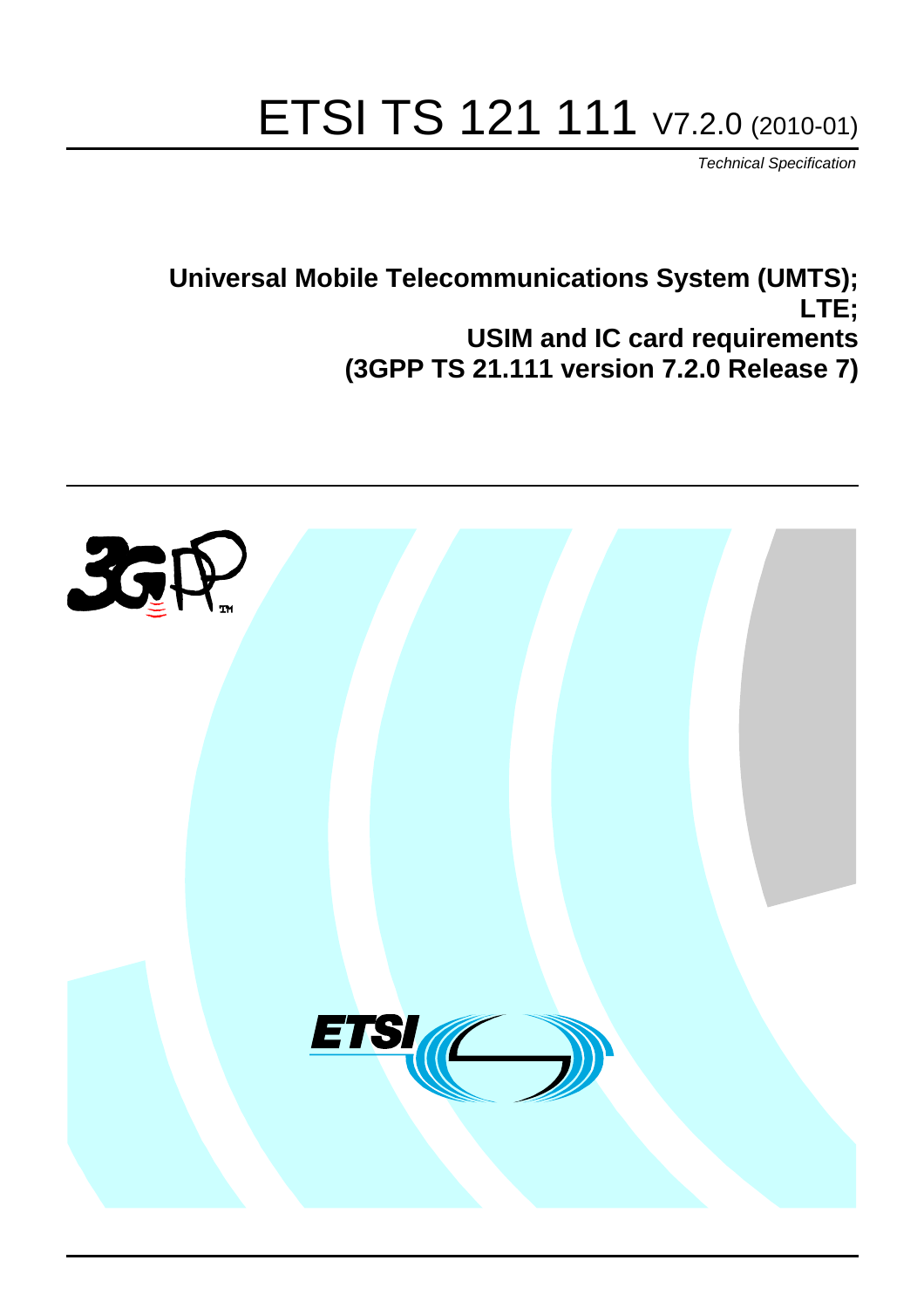Reference RTS/TSGC-0621111v720

Keywords

UMTS

#### *ETSI*

#### 650 Route des Lucioles F-06921 Sophia Antipolis Cedex - FRANCE

Tel.: +33 4 92 94 42 00 Fax: +33 4 93 65 47 16

Siret N° 348 623 562 00017 - NAF 742 C Association à but non lucratif enregistrée à la Sous-Préfecture de Grasse (06) N° 7803/88

#### *Important notice*

Individual copies of the present document can be downloaded from: [http://www.etsi.org](http://www.etsi.org/)

The present document may be made available in more than one electronic version or in print. In any case of existing or perceived difference in contents between such versions, the reference version is the Portable Document Format (PDF). In case of dispute, the reference shall be the printing on ETSI printers of the PDF version kept on a specific network drive within ETSI Secretariat.

Users of the present document should be aware that the document may be subject to revision or change of status. Information on the current status of this and other ETSI documents is available at <http://portal.etsi.org/tb/status/status.asp>

If you find errors in the present document, please send your comment to one of the following services: [http://portal.etsi.org/chaircor/ETSI\\_support.asp](http://portal.etsi.org/chaircor/ETSI_support.asp)

#### *Copyright Notification*

No part may be reproduced except as authorized by written permission. The copyright and the foregoing restriction extend to reproduction in all media.

> © European Telecommunications Standards Institute 2010. All rights reserved.

**DECT**TM, **PLUGTESTS**TM, **UMTS**TM, **TIPHON**TM, the TIPHON logo and the ETSI logo are Trade Marks of ETSI registered for the benefit of its Members.

**3GPP**TM is a Trade Mark of ETSI registered for the benefit of its Members and of the 3GPP Organizational Partners. **LTE**™ is a Trade Mark of ETSI currently being registered

for the benefit of its Members and of the 3GPP Organizational Partners.

**GSM**® and the GSM logo are Trade Marks registered and owned by the GSM Association.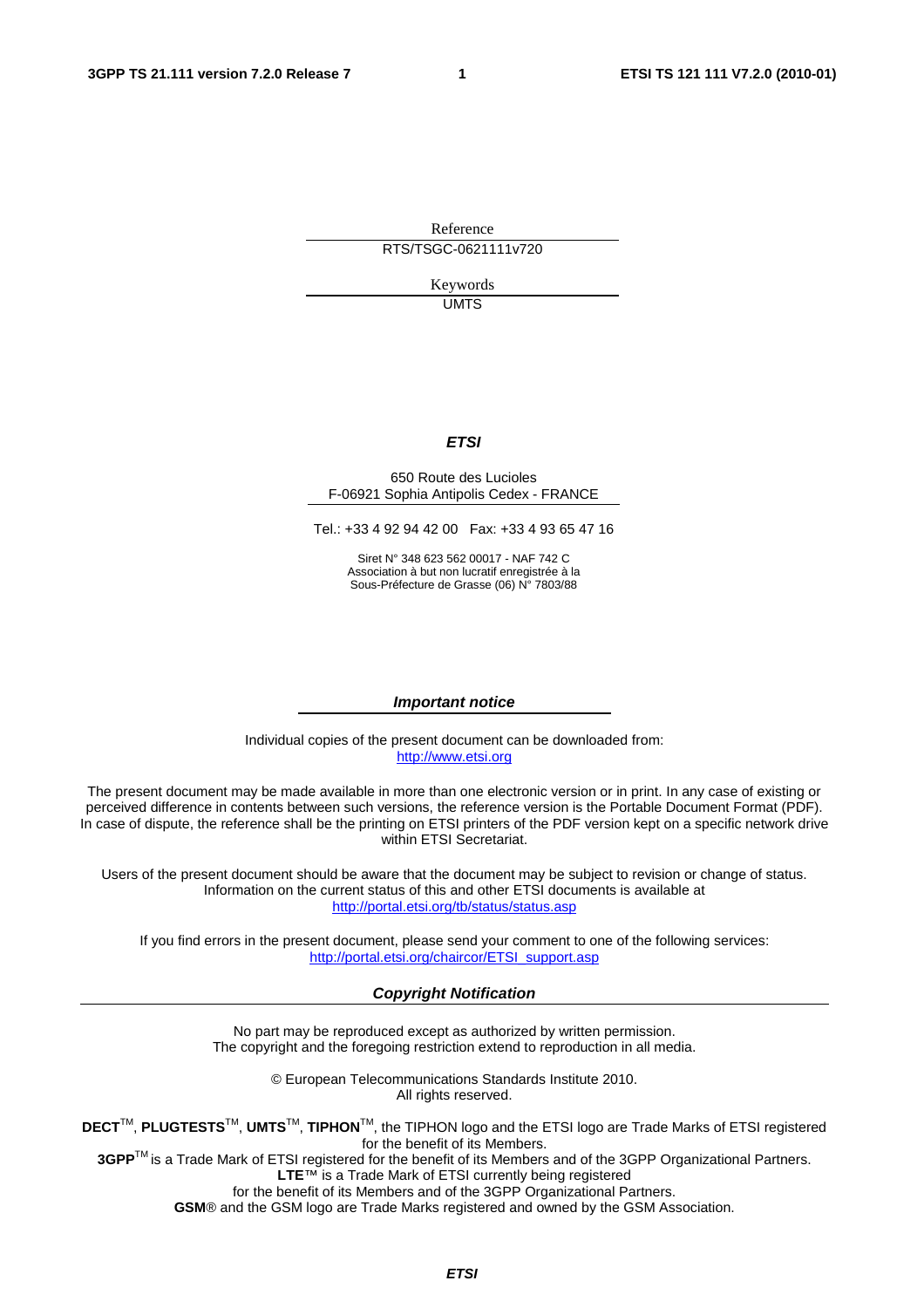## Intellectual Property Rights

IPRs essential or potentially essential to the present document may have been declared to ETSI. The information pertaining to these essential IPRs, if any, is publicly available for **ETSI members and non-members**, and can be found in ETSI SR 000 314: *"Intellectual Property Rights (IPRs); Essential, or potentially Essential, IPRs notified to ETSI in respect of ETSI standards"*, which is available from the ETSI Secretariat. Latest updates are available on the ETSI Web server ([http://webapp.etsi.org/IPR/home.asp\)](http://webapp.etsi.org/IPR/home.asp).

Pursuant to the ETSI IPR Policy, no investigation, including IPR searches, has been carried out by ETSI. No guarantee can be given as to the existence of other IPRs not referenced in ETSI SR 000 314 (or the updates on the ETSI Web server) which are, or may be, or may become, essential to the present document.

#### Foreword

This Technical Specification (TS) has been produced by ETSI 3rd Generation Partnership Project (3GPP).

The present document may refer to technical specifications or reports using their 3GPP identities, UMTS identities or GSM identities. These should be interpreted as being references to the corresponding ETSI deliverables.

The cross reference between GSM, UMTS, 3GPP and ETSI identities can be found under [http://webapp.etsi.org/key/queryform.asp.](http://webapp.etsi.org/key/queryform.asp)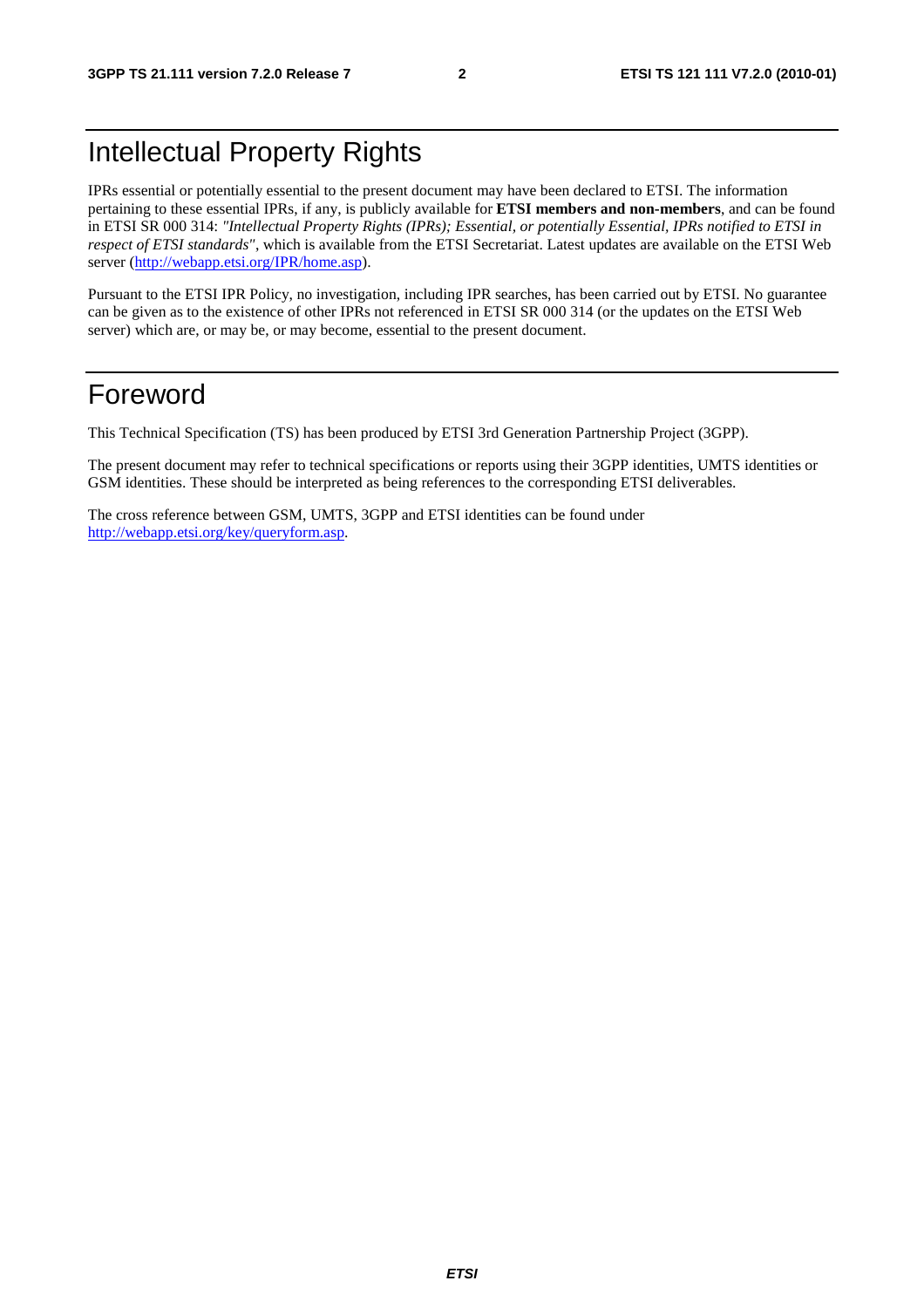$\mathbf{3}$ 

## Contents

| 1                                                  |  |  |
|----------------------------------------------------|--|--|
| 2<br>2.1<br>2.2                                    |  |  |
| 3<br>3.1<br>3.2<br>3.3                             |  |  |
| $\overline{4}$                                     |  |  |
| 5<br>5.1<br>5.2<br>5.3<br>5.4<br>5.5<br>5.6<br>5.7 |  |  |
| 6<br>6.1<br>6.2                                    |  |  |
| 7<br>7.1<br>7.2<br>7.3<br>7.4<br>7.5               |  |  |
| 8<br>8.1<br>8.2                                    |  |  |
| 9<br>9.1                                           |  |  |
| 10<br>10.1<br>10.2<br>10.2.1<br>10.2.2<br>10.2.3   |  |  |
| 10.2.4<br>10.2.5<br>10.2.6<br>10.2.7<br>10.3       |  |  |
| 11<br>11.1<br>11.2                                 |  |  |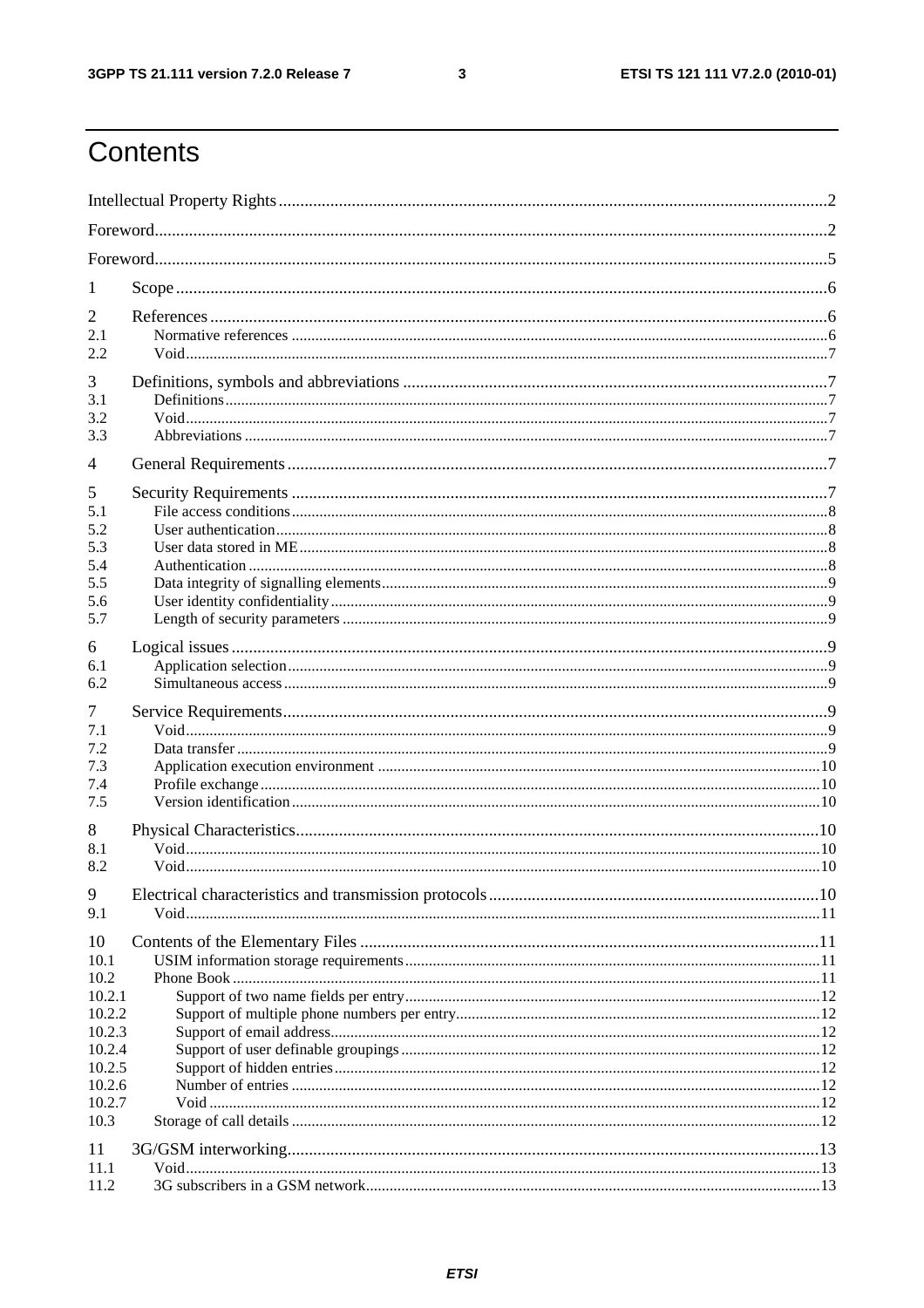$\overline{\mathbf{4}}$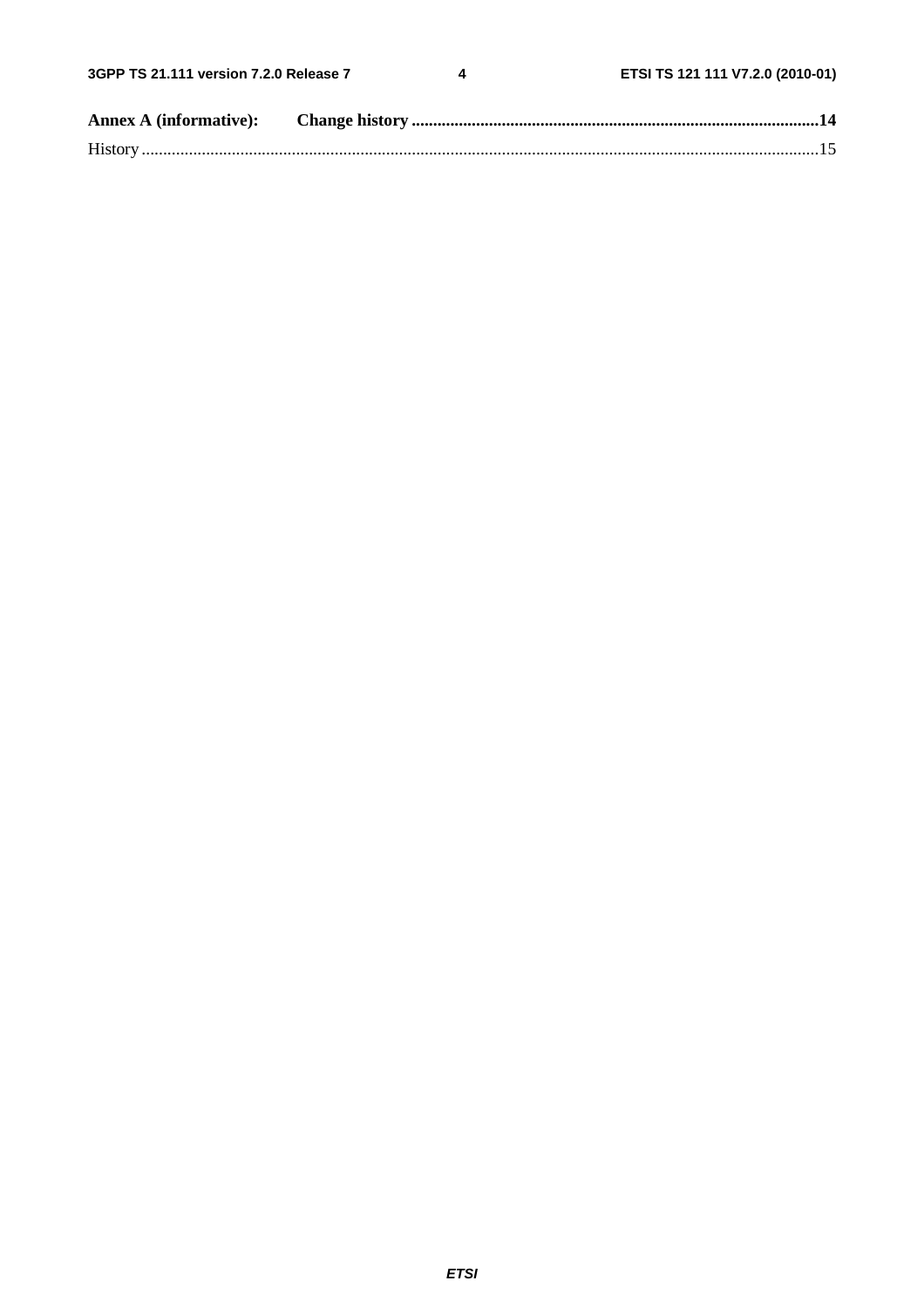### Foreword

This Technical Specification has been produced by the 3GPP.

The contents of the present document are subject to continuing work within the TSG and may change following formal TSG approval. Should the TSG modify the contents of this TS, it will be re-released by the TSG with an identifying change of release date and an increase in version number as follows:

Version x.y.z

where:

- x the first digit:
	- 1 presented to TSG for information;
	- 2 presented to TSG for approval;
	- <sup>≥</sup>3 Indicates TSG approved document under change control.
- y the second digit is incremented for all changes of substance, i.e. technical enhancements, corrections, updates, etc.
- z the third digit is incremented when editorial only changes have been incorporated in the document.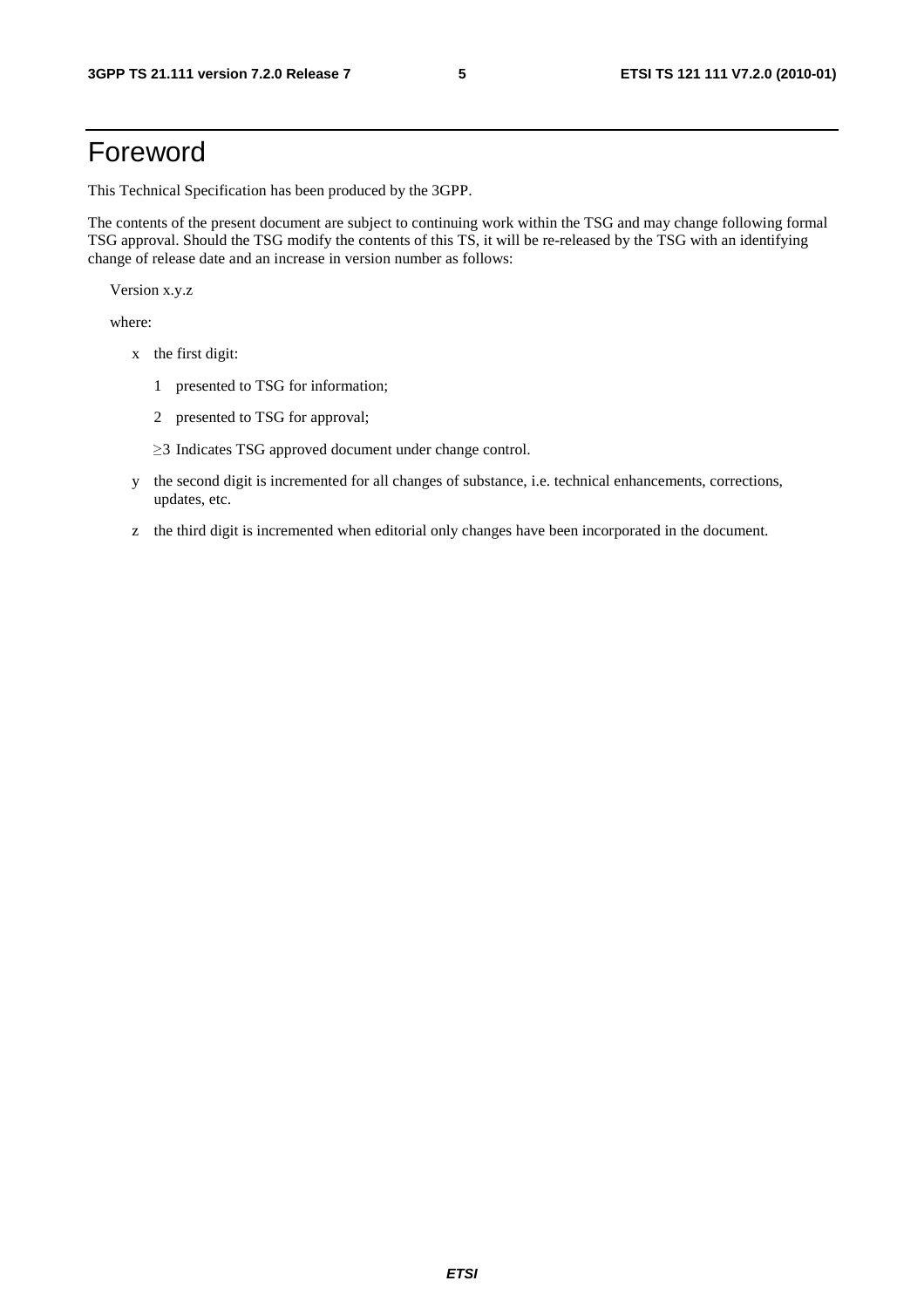#### 1 Scope

This document defines the requirements of the USIM (Universal Subscriber Identity Module) and the IC card for 3G (UICC). These are derived from the service and security requirements defined in TS 22.100 [1] and TS 22.101 [2]. The USIM is a 3G application on an IC card. It inter-operates with a 3G terminal and provides access to 3G services. This document is intended to serve as a basis for the detailed specification of the USIM and the UICC, and the interface to the 3G terminal.

### 2 References

#### 2.1 Normative references

The following documents contain provisions which, through reference in this text, constitute provisions of the present document.

- References are either specific (identified by date of publication, edition number, version number, etc.) or non-specific.
- For a specific reference, subsequent revisions do not apply.
- For a non-specific reference, the latest version applies. In the case of a reference to a 3GPP document (including a GSM document), a non-specific reference implicitly refers to the latest version of that document in the same Release as the present document.
- [1] 3GPP TS 22.100: "UMTS phase 1 Release 99".
- [2] 3GPP TS 22.101: "Service principles".
- [3] 3GPP TS 31.101: "UICC-Terminal Interface; Physical and Logical Characteristics".
- [4] Void.
- [5] ETSI TS 101 220: "ETSI Numbering System for AIDs".
- [6] 3GPP TS 31.111: "USIM Application Toolkit (USAT)".
- [7] 3GPP TS 33.102: "3G Security: Security Architecture".
- [8] 3GPP TS 51.011, Rel-4: "Specification of the Subscriber Identity Module Mobile Equipment (SIM - ME) interface".
- [9] Void.
- [10] **Void.**
- [11] ISO/IEC 7816-3: "Information technology Identification cards Integrated circuit(s) cards with contacts - Part 3: Electronic signals and transmission protocols".
- [12] ISO/IEC 7816-4: "Identification cards Integrated circuit cards, Part 4: Organization, security and commands for interchange".
- [13] **Void.**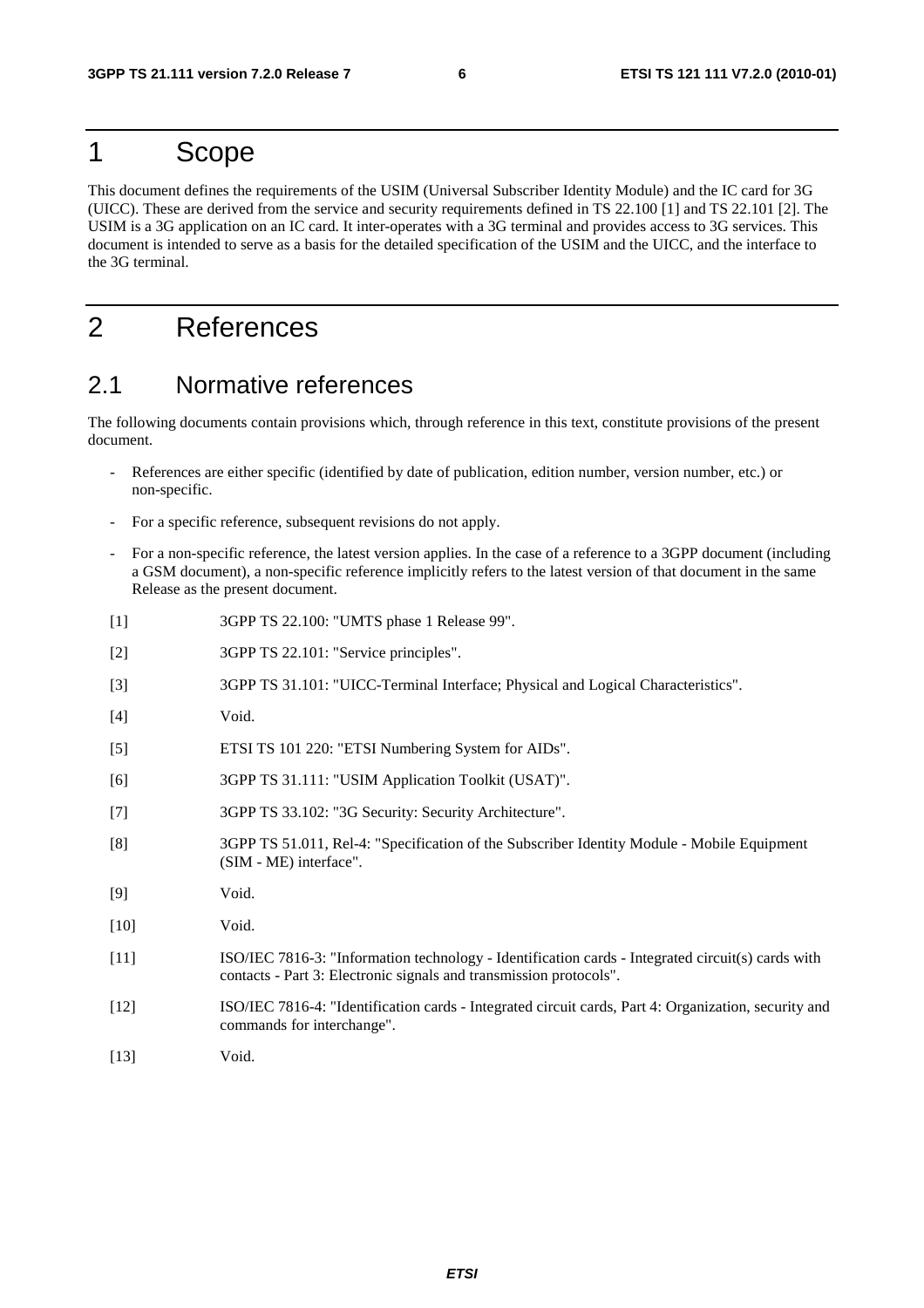#### 2.2 Void

#### 3 Definitions, symbols and abbreviations

#### 3.1 Definitions

For the purposes of the present document, the following definitions apply:

#### 3.2 Void

#### 3.3 Abbreviations

For the purposes of the present document, the following abbreviations apply:

| <b>ADN</b>  | <b>Abbreviated Dialling Number</b>       |
|-------------|------------------------------------------|
| <b>ATR</b>  | Answer To Reset                          |
| DF          | Dedicated File                           |
| EF          | <b>Elementary File</b>                   |
| <b>ICC</b>  | <b>Integrated Circuit Card</b>           |
| IK          | Integrity Key                            |
| <b>IMSI</b> | International Mobile Subscriber Identity |
| ME          | Mobile Equipment                         |
| MF          | Master File                              |
| <b>PIN</b>  | Personal Identification Number           |
| <b>PPS</b>  | Protocol and Parameter Selection         |
| <b>SIM</b>  | Subscriber Identity Module               |
| USIM        | Universal Subscriber Identity Module     |
|             |                                          |

### 4 General Requirements

The UICC shall be a removable hardware module. The USIM on a UICC shall contain an identity which unambiguously identifies a subscriber.

For access to 3G services, a UICC containing a valid USIM shall be present at all times, other than for emergency calls.

The specifications shall support the security requirements as defined in 3GPP TS 33.102 [7].

The USIM shall provide storage for subscription and subscriber related information.

The UICC/USIM may also contain applications which use the features defined in the USIM Application Toolkit specification 3GPP TS 31.111 [6].

## 5 Security Requirements

The USIM shall be used to provide security features. If the UICC is removed from the 3G terminal, the service shall be terminated immediately. The functions of the USIM include authenticating itself to the network and vice versa, authenticating the user and providing additional security functions as defined in 3GPP TS 33.102 [7].

The USIM shall be unambiguously identified.

Means shall be provided to prevent fraudulent use of stolen UICCs.

It shall not be possible to access data intended for USIM internal use, e.g. authentication keys.

Further details of the following requirements are given in 3GPP TS 33.102 [7].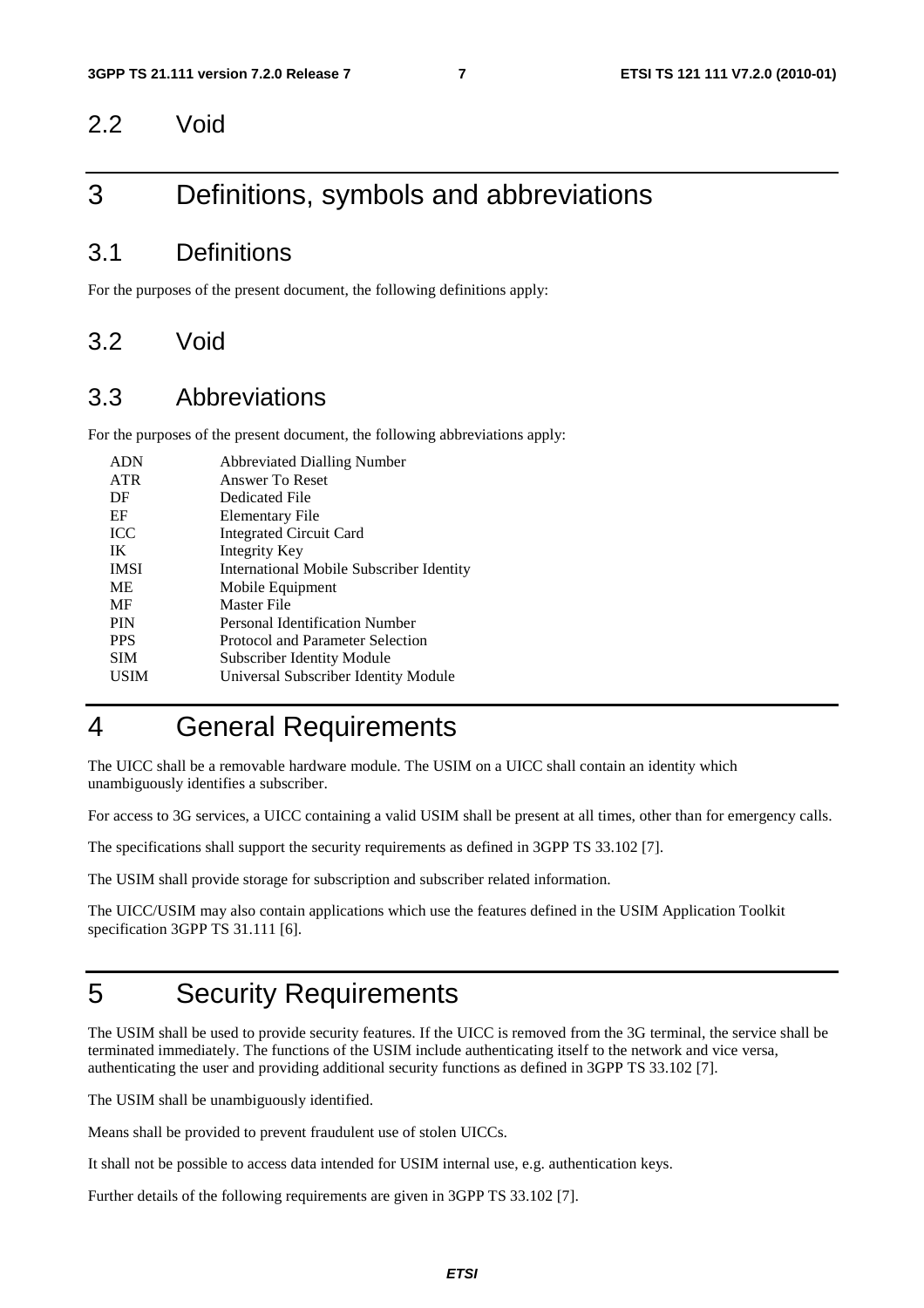#### 5.1 File access conditions

Actions, such as READ, UPDATE on UICC data shall be controlled by access conditions. These shall be satisfied prior to the action being performed.

Since a UICC may contain multiple (3G and non-3G) applications, a flexible method of controlling file access shall be provided.

### 5.2 User authentication

The USIM shall support means to authenticate the user, to provide, for example, protection against the use of stolen cards. For the USIM, authentication shall be performed by the verification of a numeric PIN of four (4) to eight (8) decimal digits.

A function to disable user authentication may exist which may be inhibited by the application provider, in which case the user shall always use the PIN. Otherwise, the user may decide whether or not to make use of the user authentication function. If disabled, the user authentication function remains disabled until the user specifically re-enables it.

Following correct PIN presentation, the ME may perform functions and actions on USIM data, which are protected by the relevant access condition.

If an incorrect PIN is entered, an indication shall be given to the user. After three (3) consecutive incorrect entries the relevant PIN is blocked, i.e. functions and actions on data protected by the access condition shall no longer be possible, even if between attempts the UICC has been removed, the USIM has been deselected or the ME has been switched off. Once a PIN is blocked, further PIN verifications shall be denied.

The USIM shall support a mechanism for unblocking a blocked PIN. Unblocking of a PIN is performed by using the relevant PIN Unblocking Key.

PINs, but not Unblock PINs, shall be changeable by the user following correct entry of either the current PIN or Unblock PIN.

The Unblock PIN shall consist of eight (8) decimal digits and shall not be changeable by the user. If an incorrect Unblock PIN is presented, an indication shall be given to the user. After ten (10) consecutive incorrect entries, the Unblock PIN shall be blocked, even if between attempts the UICC has been removed, the USIM has been deselected or the ME has been switched off. Unblocking of a blocked PIN shall not be possible.

It shall not be possible to read PINs or Unblock PINs.

## 5.3 User data stored in ME

Subject to the exception below, all user related information transferred into the ME during network operations shall be deleted from the ME after removal of the UICC, deselection of the USIM, deactivation of the ME, or following an electrical reset of the UICC. This includes any data that was transferred to the ME by USIM Application Toolkit commands.

User related security codes such as PIN and Unblock PIN may only be stored by the ME during the procedures involving such a code and shall be discarded by the ME immediately after completion of the procedure.

Optionally, an ME may retain some less security-sensitive data at UICC removal, USIM deselection or ME switch-off. Such data are e.g. SMS, ADN/SSC, FDN/SSC, LND. These data, when stored in the ME, shall only be readable/retrievable if the same USIM is reactivated (as determined by the IMSI). If the IMSI is retained in the ME for this purpose, it shall be stored securely and shall not be able to be read out.

### 5.4 Authentication

A means shall be specified to mutually authenticate the USIM and the network by showing knowledge of a secret key K which is shared between and available only to the USIM and in the user's Home Environment. The method is composed of a challenge/response and key establishment protocol combined with a sequence number-based one-pass protocol for network authentication.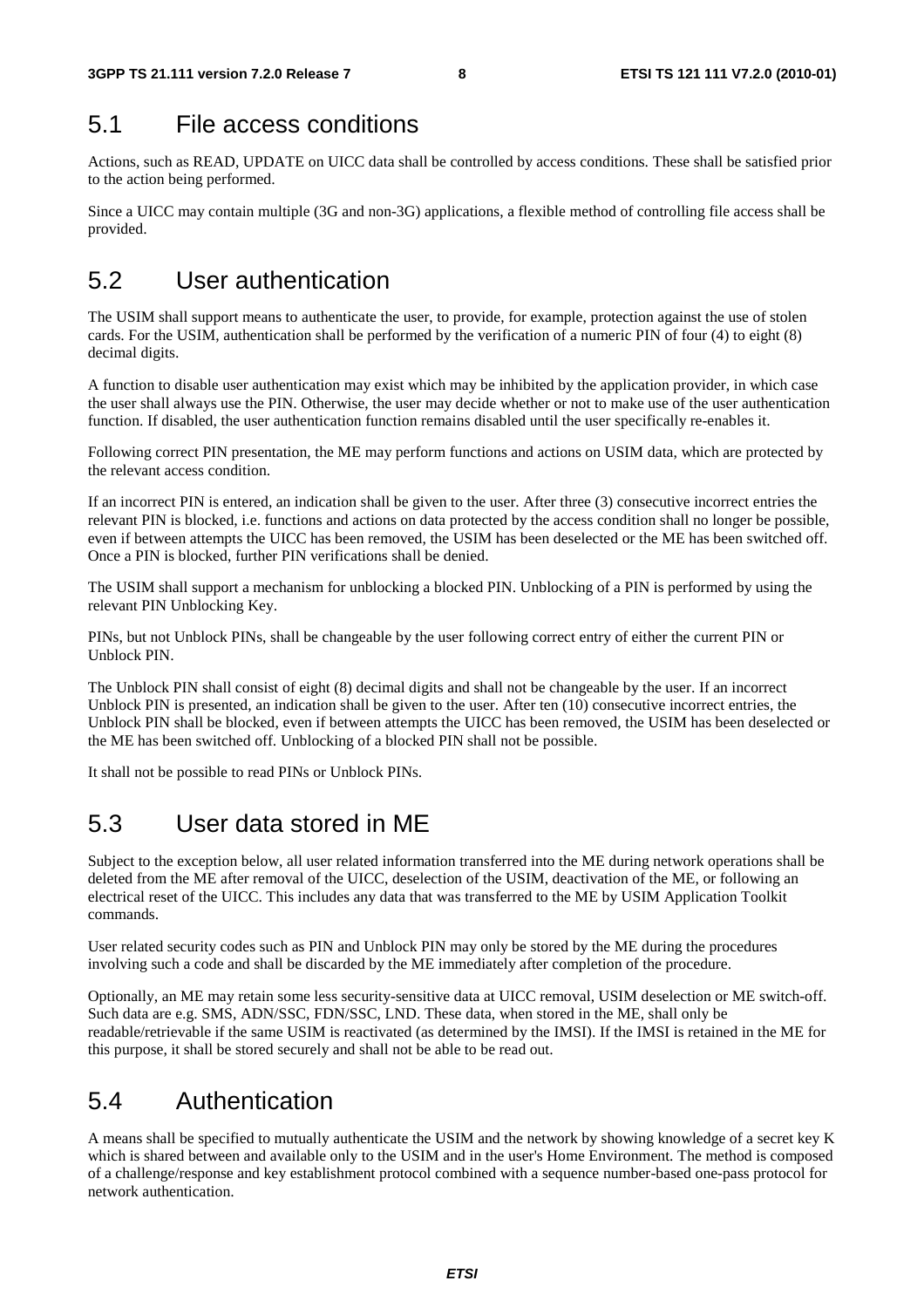## 5.5 Data integrity of signalling elements

Some signalling information elements are considered sensitive and must be integrity protected. An integrity function shall be applied on certain signalling information elements transmitted between the ME and the network.

The 3GPP Integrity Algorithm (UIA) is used with an Integrity Key (IK) to compute a message authentication code for a given message. The setting of IK is triggered by the authentication procedure. IK shall be stored on the USIM.

### 5.6 User identity confidentiality

A mechanism shall be specified to provide user identity confidentiality by means of a temporary identity.

## 5.7 Length of security parameters

In order to allow for enhancements of the security level in 3G, the following requirements shall be covered:

- all security-related parameters for 3G shall be accompanied by a length indicator;
- the USIM shall support variable-length security parameters.

If the USIM supports the GSM security mechanisms in addition to 3G security, fixed length security parameters according to 3GPP TS 51.011 [8] shall be supported in addition.

## 6 Logical issues

#### 6.1 Application selection

In a multiapplication environment, a flexible application selection method is required. The application identifier defined in ETSI TS 101 220 [5] should be used for application selection. Direct application selection, including selection by partial DF name and the EF<sub>DIR</sub> concept of ISO/IEC 7816-4 [12] shall be followed. In particular, a mechanism for the ME and the UICC shall be specified in order to allow the user, when the ME is in idle mode, to select and activate one application amongst those which are available and supported by the ME (this will permit the user to choose, for instance, between 2 different USIM applications). At switch on, the last active USIM shall be automatically selected. The last active USIM shall be stored on the UICC. By default if there is no last active USIM defined in the UICC, the user shall be able to select the active USIM amongst those available on the UICC.

#### 6.2 Simultaneous access

A mechanism shall be specified for simultaneous access to several files or applications.

- 7 Service Requirements
- 7.1 Void

#### 7.2 Data transfer

A mechanism allowing highly secure transfer of applications and/or associated data to/from the UICC/USIM shall be specified in line with the requirements in 3GPP TS 22.101 [2]. This requires a secure transfer mechanism.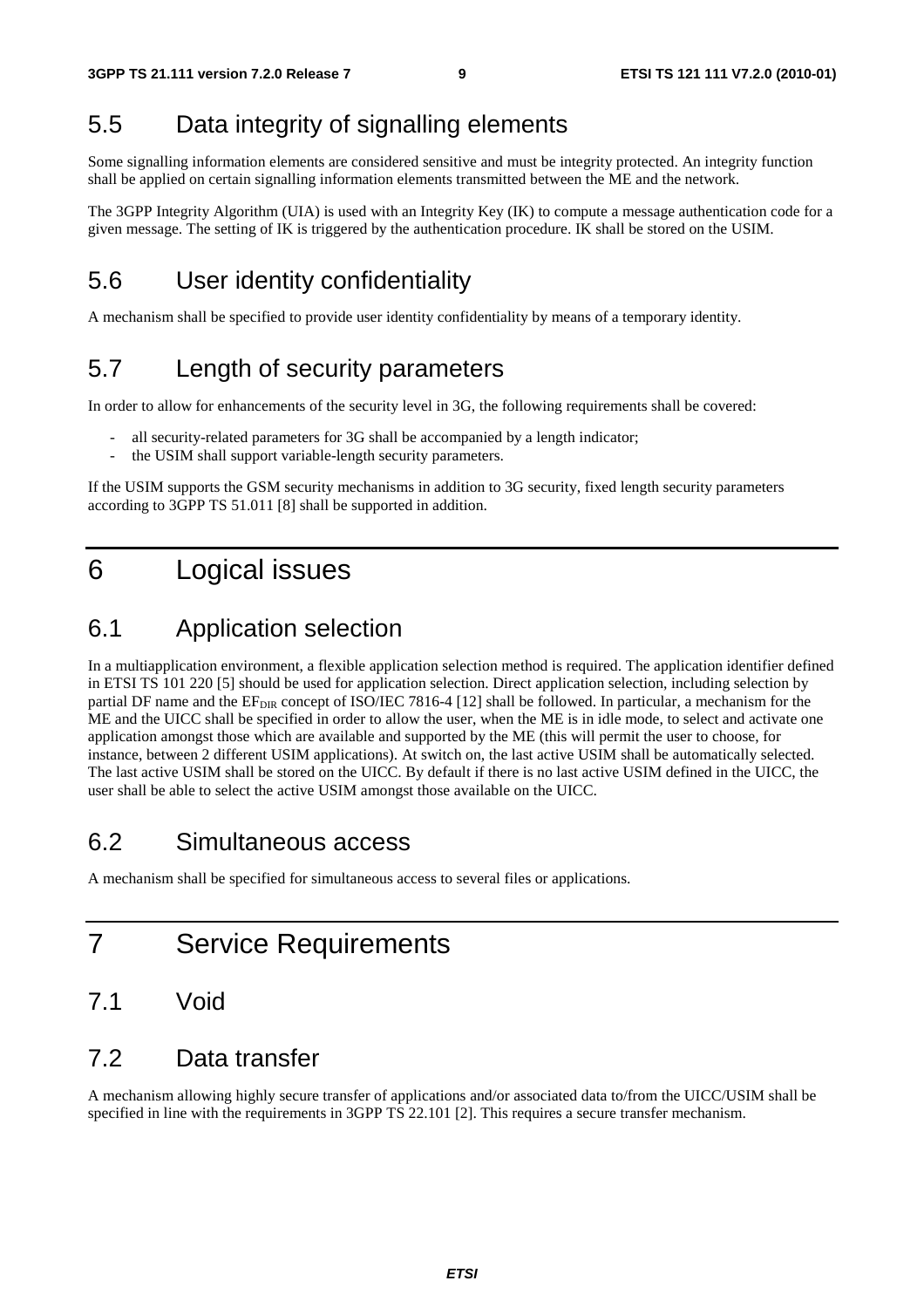### 7.3 Application execution environment

An application execution environment may exist on the UICC/USIM which includes functionality defined in 3GPP TS 31.111 [6].

### 7.4 Profile exchange

A mechanism for the ME, the USIM and the network to exchange service capabilities shall be specified. The following exchange of service capabilities may occur:

- ME services capabilities may be provided to the USIM/UICC;
- USIM/UICC services capabilities may be provided to the ME (and thus potentially to the network);
- network services capabilities may be provided to the USIM/UICC via the ME.

### 7.5 Version identification

A means for identification of the version of the USIM shall be provided.

8 Physical Characteristics

The physical characteristics shall be in accordance with the specifications in 3GPP TS 31.101 [3].

- 8.1 Void
- 8.2 Void

## 9 Electrical characteristics and transmission protocols

Electronic signals and transmission protocols shall be in accordance with the specifications in 3GPP TS 31.101 [3].

The electrical specifications shall at least cover the 1.8V and 3V voltage ranges as specified in 3GPP TS 31.101 [3]. Lower voltages may be added in the future. 3G terminals shall not support 5V on the ME-UICC interface. Both ME and UICC shall support operational class indication as defined in ISO/IEC 7816-3 [11].

Both ME and UICC shall support at least two voltage classes.

Both UICC and ME shall support PPS as defined in ISO/IEC 7816-3 [11] with at least the values defined in 3GPP TS 31.101 [3].

The ME shall have the capabilities of initiating a warm reset as defined in ISO/IEC 7816-3 [11]. The UICC shall support warm reset as defined in ISO/IEC 7816-3 [11].

NOTE: The warm reset is used during a session when there is a need to restart the USIM due to internal modifications of data caused by user actions or network data downloading.

The UICC may indicate in the ATR to the warm reset that the specific mode is entered automatically, using the parameters that were used prior to the warm reset. In case of a cold reset, the UICC shall enter the negotiable mode.

In addition to the T=0 protocol which is mandatory for the UICC and the ME, the T=1 protocol shall be mandatory for the ME. It is optional for the UICC.

The speed enhancement as specified in 3GPP TS 31.101 [3] shall be supported by both the ME and the UICC.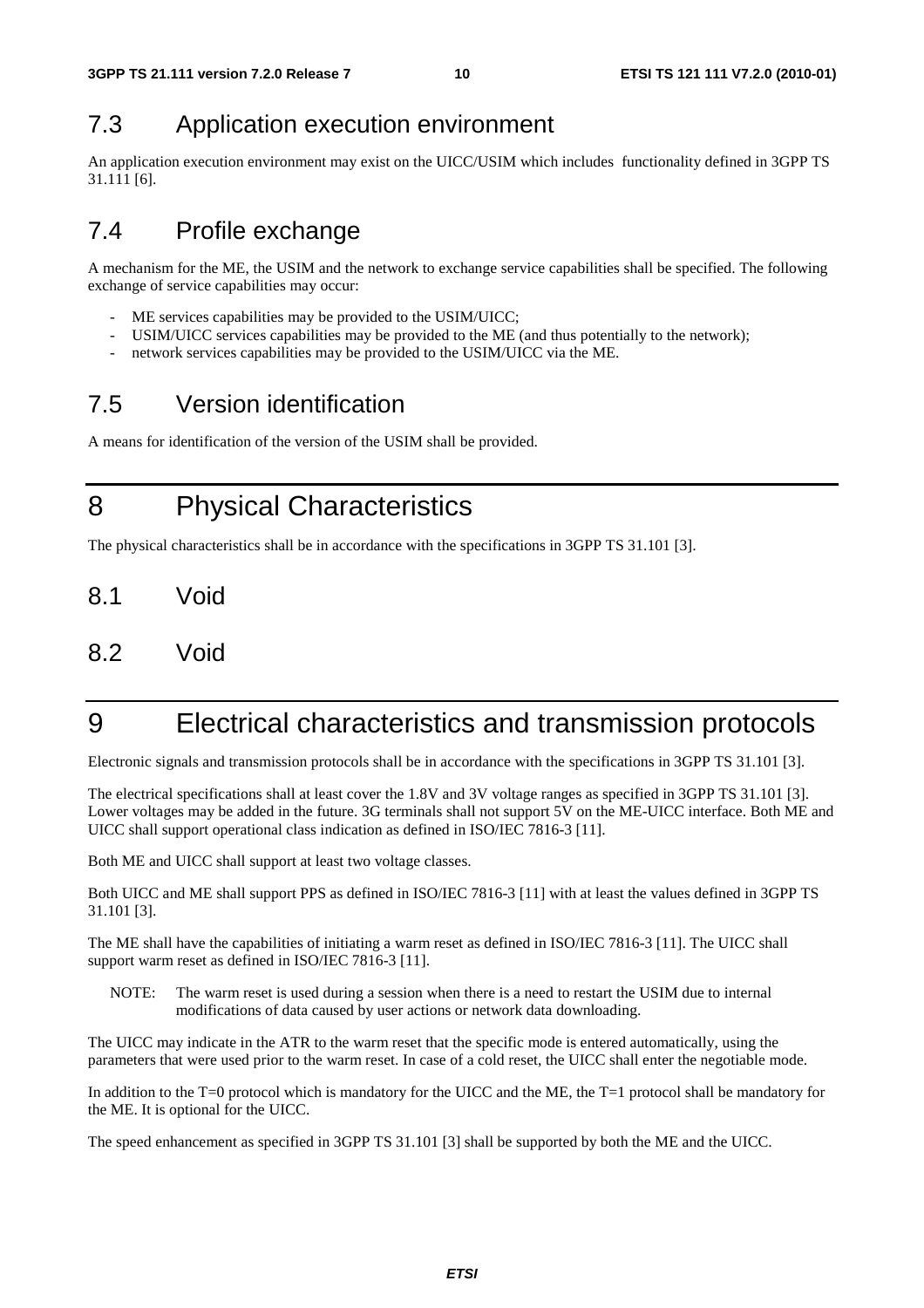#### 9.1 Void

### 10 Contents of the Elementary Files

#### 10.1 USIM information storage requirements

The USIM shall contain information elements for 3G network operations. The USIM may contain information elements related to the subscriber, 3G services and home environment or service provider related information.

The UICC shall provide storage capability for the following:

- UICC related information:
	- IC card identification: a number uniquely identifying the UICC and the card issuer;
	- Preferred language(s);
	- Directory of applications.
	- USIM related information:
		- Administrative information: indicates mode of operation of the USIM, e.g. normal, type approval;
		- USIM service table: indicates which optional services are provided by the USIM;
		- IMSI:
		- Language indication;
		- Location information:
		- Cipher key (Kc) and cipher key sequence number;
		- Access control class(es);
		- Forbidden PLMNs;
		- Ciphering Key for GPRS;
		- GPRS location information:
		- Cell Broadcast related information:
		- Emergency call codes;
		- Phone numbers (ADN, FDN, SDN);
		- Short messages and related parameters;
		- Capability and Configuration parameters;
		- Higher Priority PLMN search period;
		- list of carrier frequencies to be used for cell selection.
	- Information accessible to the USIM and other applications:
		- ADN.

In addition, the USIM shall manage and provide storage for the following information in accordance with the security requirements of clause 5:

- PIN:
- PIN enabled/disabled indicator;
- PIN error counter:
- Unblock PIN;
- Unblock PIN error counter;
- Data integrity keys;
- Subscriber authentication keys.

#### 10.2 Phone Book

A Phone Book entry consists of a record in an ADN file and, optionally, additional records which are placed in different EFs. In the latter case, a mechanism shall be defined to link all records in the same Phone Book entry. These features shall be supported by the ME while their support by the UICC is optional.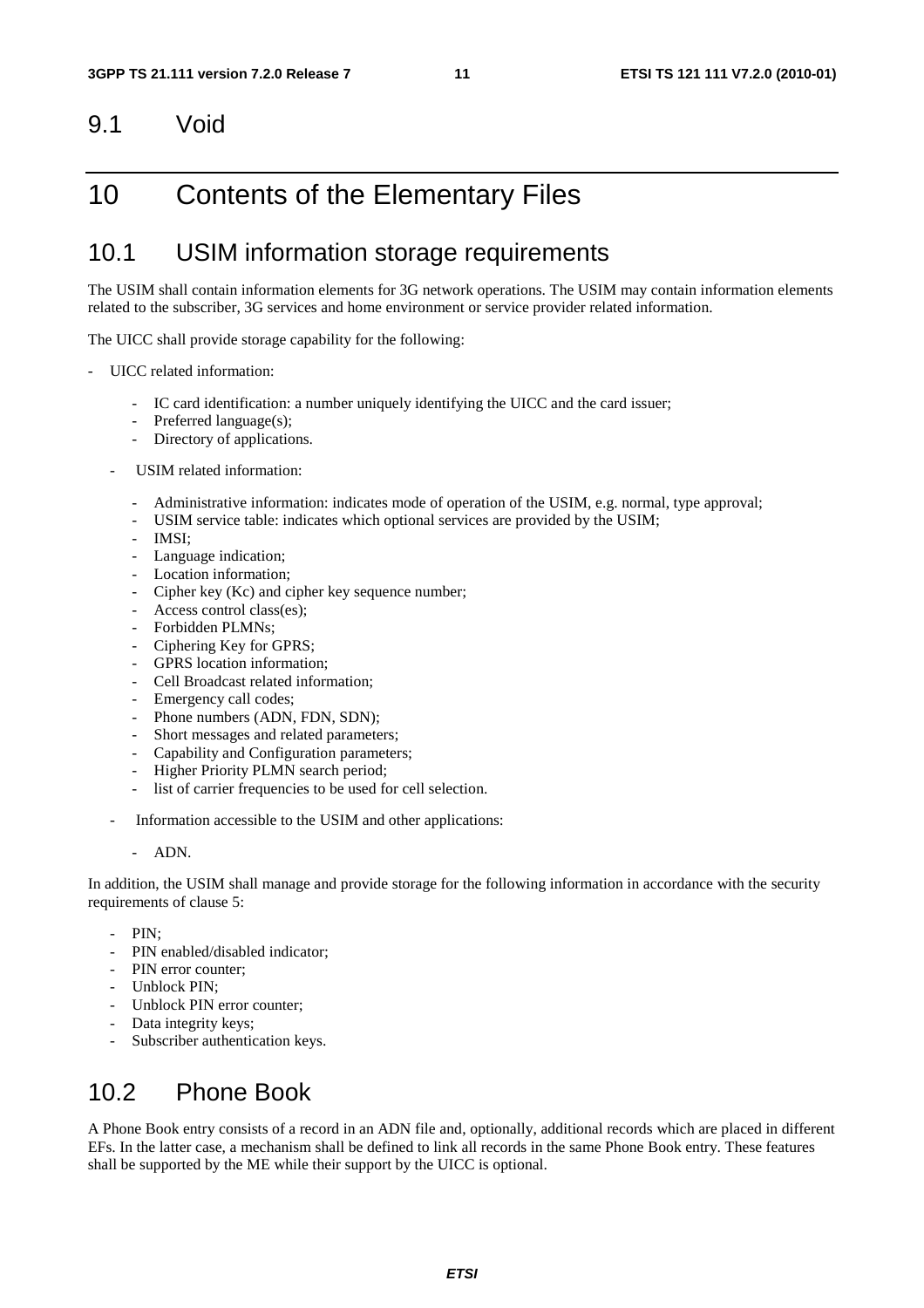#### 10.2.1 Support of two name fields per entry

The support of two name fields per entry shall be specified to allow, for example, for two different representations of the same name (for example, in Japanese characters and in Latin characters).

#### 10.2.2 Support of multiple phone numbers per entry

The support of multiple phone numbers per entry shall be specified, for example, office, home, fax, mobile or pager. In addition to that, information for identifying those attributes are needed.

#### 10.2.3 Support of email address

The support of email addresses linked to Phone Book entries shall be specified. In addition to that, information for identifying these addresses is needed.

#### 10.2.4 Support of user definable groupings

The specification shall support the grouping of Phone Book entries into groups defined by the user, for example, business and private.

#### 10.2.5 Support of hidden entries

The specification shall support means of marking Phone Book entries as "hidden".

#### 10.2.6 Number of entries

The specification shall support storage of at least 500 entries.

#### 10.2.7 Void

#### 10.3 Storage of call details

The specification shall support provision of storage for call detail information. The call detail information consists of the following attributes:

mobile terminated calls:

 calling party number, date and time, calling party's name and status of call (i.e. answered or missed), duration;

- mobile originated calls: called party number, date and time, called party's name and duration;
- accumulated duration of preceding calls, separately for mobile originated and mobile terminated calls.

Call detail attributes are optional. A value to mark them as "undefined" shall be available.

NOTE 1: The calling/called party's name may be available from the Phone Book.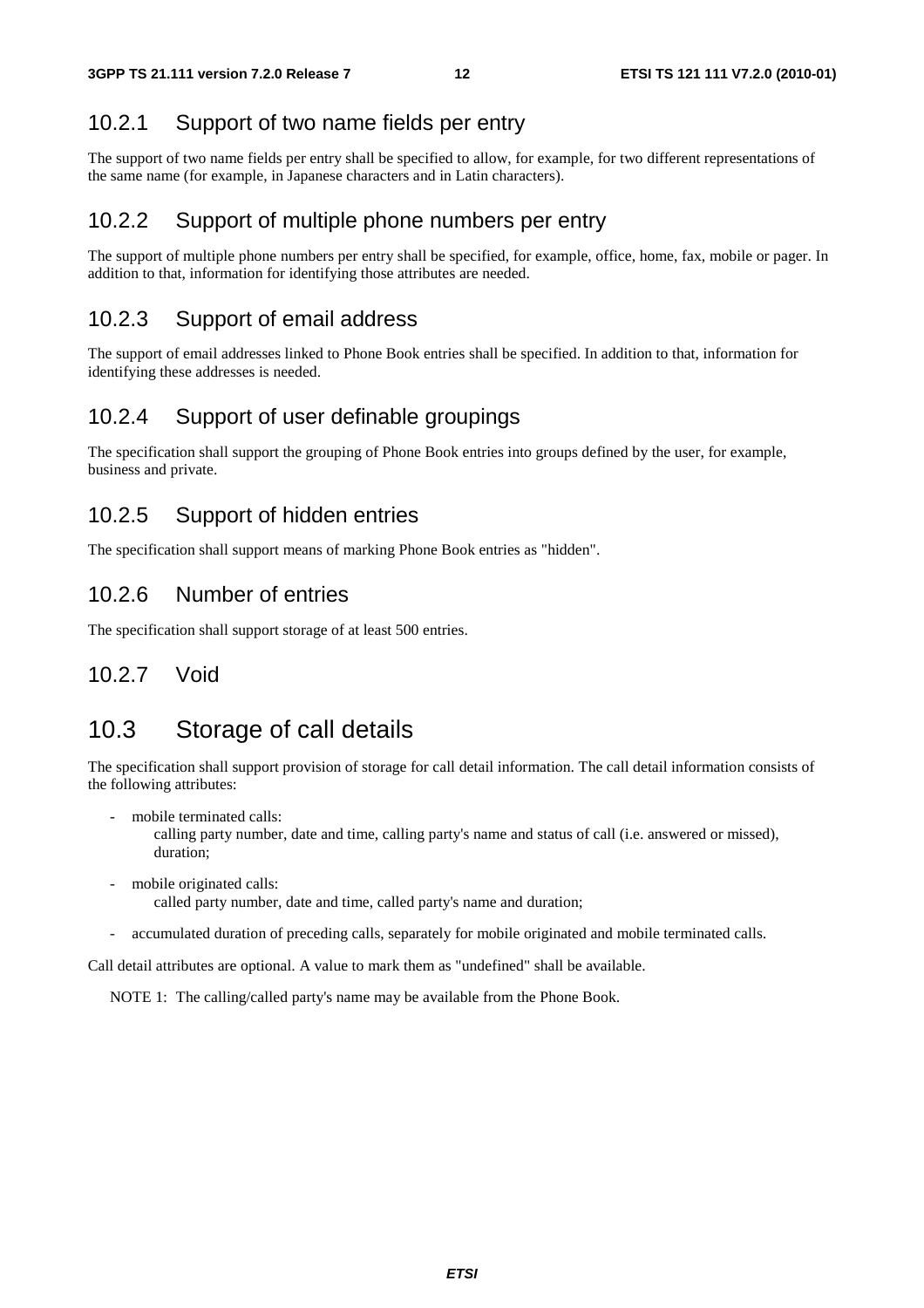## 11 3G/GSM interworking

#### 11.1 Void

#### 11.2 3G subscribers in a GSM network

3GPP TS 22.101 [2] requires that UMTS shall provide some mechanisms which permit UMTS subscribers to roam easily onto pre-UMTS systems and access the services.

Thus, the specification shall allow the UICC to be used with a dual mode (GSM/ 3G) ME and a GSM ME for the provision of GSM service.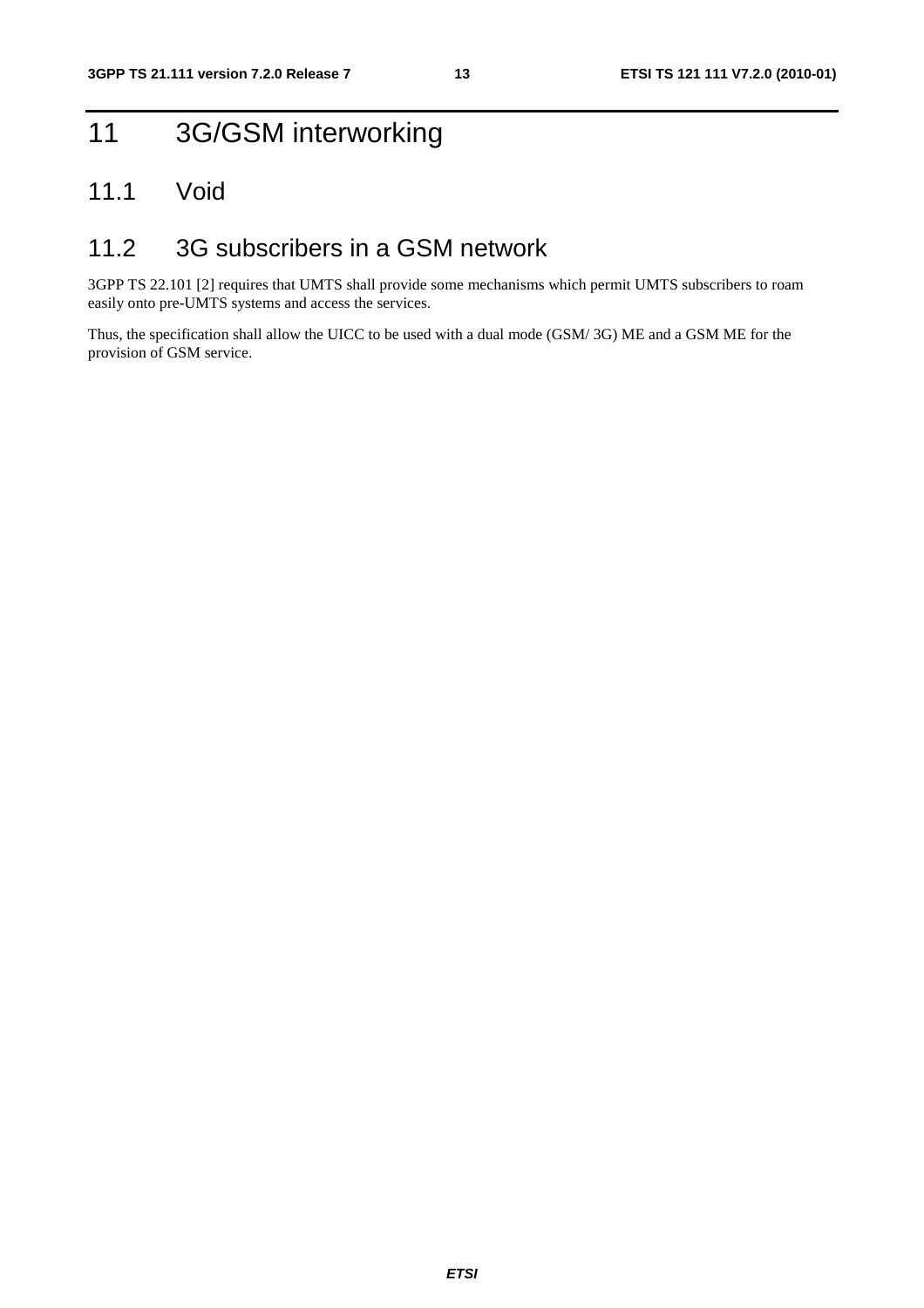## Annex A (informative): Change history

The table below indicates all change requests that have been incorporated into the present document since it was initially approved by 3GPP TSG CT.

| <b>Change history</b> |              |                 |           |                |     |                                                                                                                                                                               |       |            |
|-----------------------|--------------|-----------------|-----------|----------------|-----|-------------------------------------------------------------------------------------------------------------------------------------------------------------------------------|-------|------------|
| Date                  | TSG#         | <b>TSG Doc.</b> | <b>CR</b> | Rev            | Cat | Subject/Comment                                                                                                                                                               | Old   | <b>New</b> |
| 1999-06               | TP-03        | TP-99085        |           |                |     | Draft specification first approved at TSG-T #3                                                                                                                                | 2.0.0 | 3.0.0      |
| 1999-12               | TP-06        | TP-99255        | 001       |                | D   | References to new specifications and editorial changes                                                                                                                        | 3.0.0 | 3.0.1      |
| 2000-04               | TP-07        | TP-000017       | 002       |                | F   | Location of the UIA (3GPP integrity algorithm) aligned<br>with 33.102                                                                                                         | 3.0.1 | 3.1.0      |
| 2000-07               | <b>TP-08</b> | TP-000097       | 003       |                | F   | Clarification of USIM application selection                                                                                                                                   | 3.1.0 | 3.2.0      |
|                       |              | TP-000097       | 004       |                | F   | Alignment with 33.102: removal of Enhanced User<br>Identity Confidentiality (EUIC) from R99                                                                                   |       |            |
| 2000-10               | TP-09        | TP-000150       | 005       |                | F   | Partial AID selection requirements                                                                                                                                            | 3.2.0 | 3.3.0      |
| 2001-03               | <b>TP-11</b> |                 |           |                |     | Issued as version 4.0.0 in order to create a complete set<br>of specifications for release 4. The contents of version<br>4.0.0 are identical to the contents of version 3.3.0 | 3.3.0 | 4.0.0      |
| 2002-06               | TP-16        |                 |           |                |     | Issued as version 5.0.0 in order to create a complete set<br>of specifications for release 5. The contents of version<br>5.0.0 are identical to the contents of version 4.0.0 | 4.0.0 | 5.0.0      |
| 2002-09               | <b>TP-17</b> | TP-020208       | 009       |                | Α   | Clarification on the use of the USIM and the SIM                                                                                                                              | 5.0.0 | 5.1.0      |
| 2004-03               | TP-23        | TP-040023       | 010       |                | C   | Update with respect to the third form factor and removal<br>of an unused reference                                                                                            | 5.1.0 | 6.0.0      |
| 2004-06               | <b>TP-24</b> | TP-040100       | 011       |                | D   | Release 6 alignment                                                                                                                                                           | 6.0.0 | 6.1.0      |
| 2005-06               | CT-28        | CP-050136       | 015       |                | A   | ISO/IEC 7816-Series Revision                                                                                                                                                  | 6.1.0 | 6.2.0      |
| 2006-05               | CT-32        | CP-060349       | 0017      | 1              | F   | Review of TS 21.111, USIM and IC Card Requirements                                                                                                                            | 6.2.0 | 6.3.0      |
| 2006-09               | CT-33        | action item     |           |                |     | MCC to raise spec to Rel-7                                                                                                                                                    | 6.3.0 | 7.0.0      |
| 2008-05               | CT-40        | CP-080384       | 24        | $\overline{2}$ | F   | Update and correct references and pointers to<br>references                                                                                                                   | 7.0.0 | 7.1.0      |
| 2009-12               | CT-46        | CP-080988       | 26        |                | F   | Reference update. CR renumbered to CR 0026                                                                                                                                    | 7.1.0 | 7.2.0      |